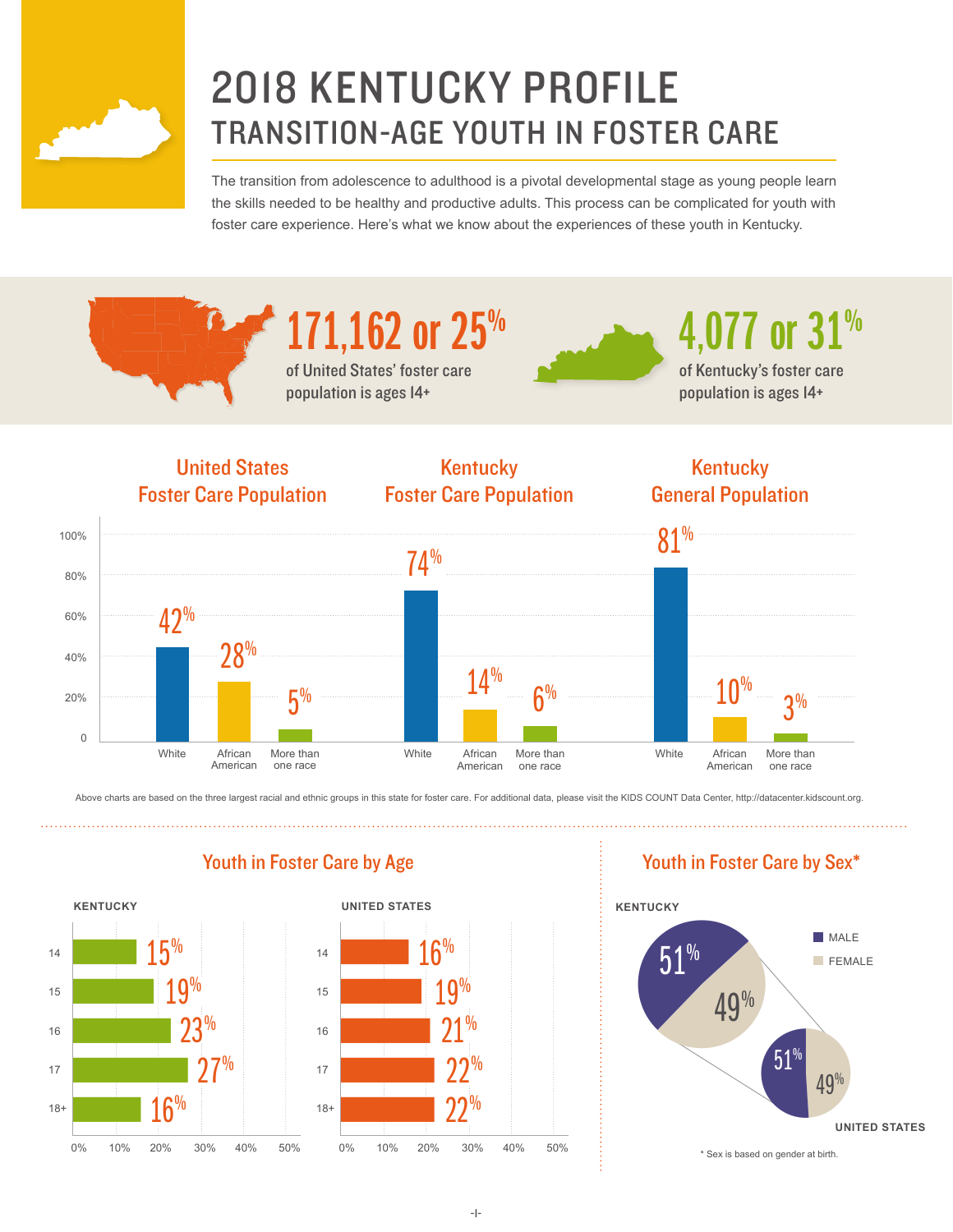In addition to the trauma of abuse or neglect that resulted in being removed from their homes and placed in the foster care system, experiences while in foster care — including frequent moves — can lead to worse outcomes for youth. Looking at these indicators helps us understand how youth with foster care experience in Kentucky are faring and provides insight into the changes needed to improve the lives of these young people.



**KENTUCKY** 2+ Foster Care Episodes



**WHITE** 





Number of Placements During Most Recent Foster Care Episode



#### **KENTUCKY** 3+ Foster Care Placements



WHITE

MORE THAN ONE RACE

**UNITED STATES** 3+ Foster Care Placements



MORE THAN ONE RACE

The percentage of young people in each racial and ethnic group who have experienced multiple foster care episodes and placements.

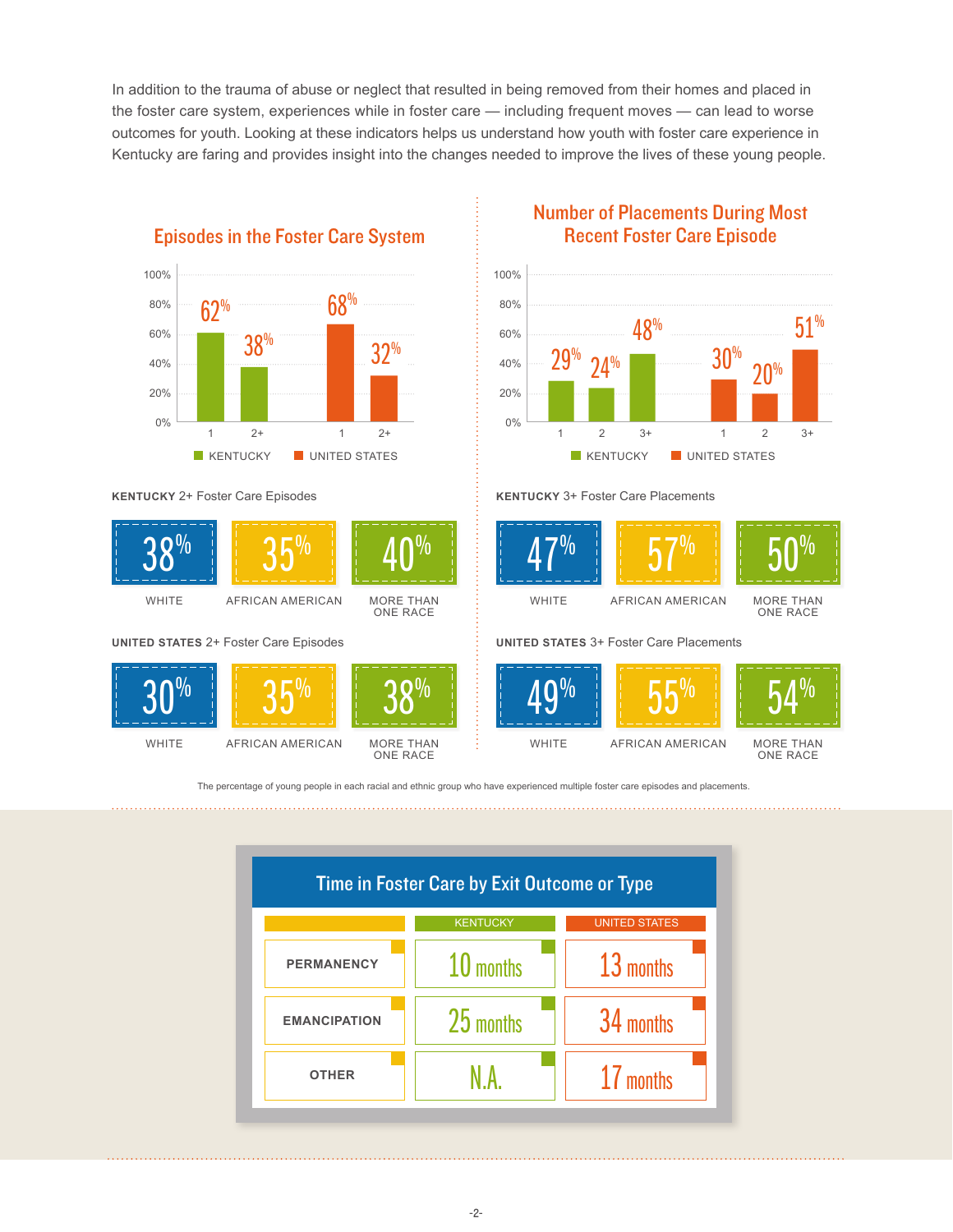#### Placement Type

KENTUCKY UNITED STATES



#### Reasons for Leaving Foster Care

Lingering in foster care, experiencing unstable placement settings while in foster care and leaving foster care without a permanent, legal connection to family are important indicators of how youth in Kentucky are faring.



#### Number of Young People in Care on Their 18th and 19th Birthdays

|                 | 18TH | <b>19TH</b> |                                | 18TH | 19TH |
|-----------------|------|-------------|--------------------------------|------|------|
| <b>KENTUCKY</b> | v v  | ta Li       | <b>UNITED</b><br><b>STATES</b> |      |      |

### Percentage Still in Care on Their 19th Birthday